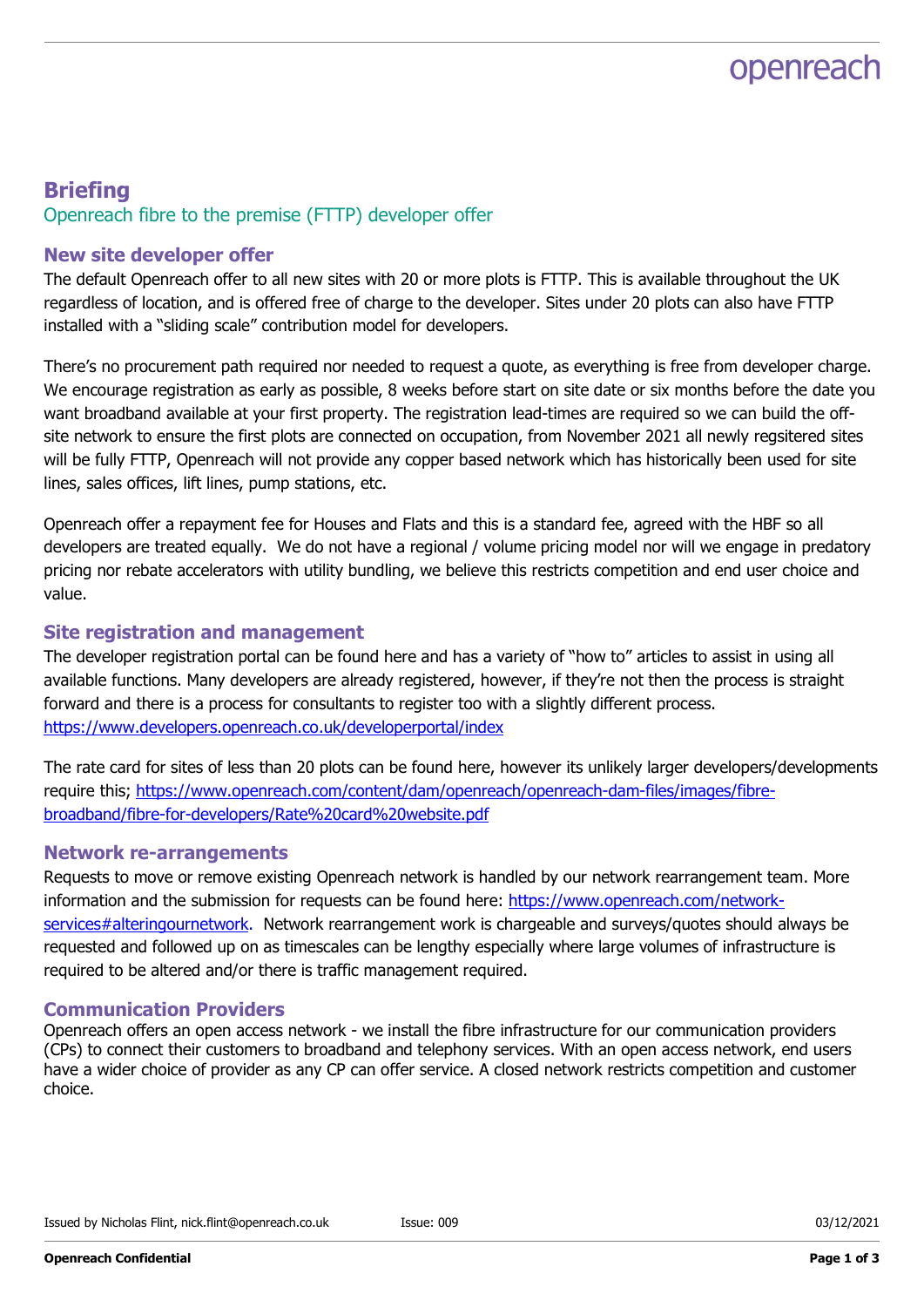## openreach

openreach

#### **Why Openreach?**

We're different from any other infrastructure provider



### Physical Infrastructure Access (PIA)

Openreach offers the use of ducting/boxes/poles for other network providers to use. This is known as physical infrastructure access (PIA) and is an OFCOM regulated product, designed to drive competition in the marketplace for the benefit of the end users.

- PIA allows developers to minimise duct and joint box build but maximise the number of network providers
- It does require some additional work/cost from the developer in respect to larger/additional joint boxes to guarantee space for all providers.
- Openreach is more than happy to work alongside any other supplier who the developer wishes to install
- Openreach do not request or require exclusive rights to serve the site.

#### Connecting schools, NHS and Blue Light services

Openreach's network underpins most of the communication providers that are part of the government's procurement framework, RM3808, that supports English NHS services, schools and other blue light network requirements.

These public sector organisations need a connection to the private networks as well as the internet for central reporting such as attendance, school meals, sickness, salary change, NHS record management etc. Our CP's utilise Openreach as part of the networks that they provide under the Governments procurement frameworks which creates choice and competition within the marketplace.

The above is not the case for all network providers as they may not be utilised by suppliers on the frameworks. If the chosen network provider does not have an open access network or commercially viable PIA process then Openreach and our CPs will not be able to provide any connections, this risks buildings not being connected or delays in the connection process.

Issued by Nicholas Flint, nick.flint@openreach.co.uk

Issue: 009 03/12/2021